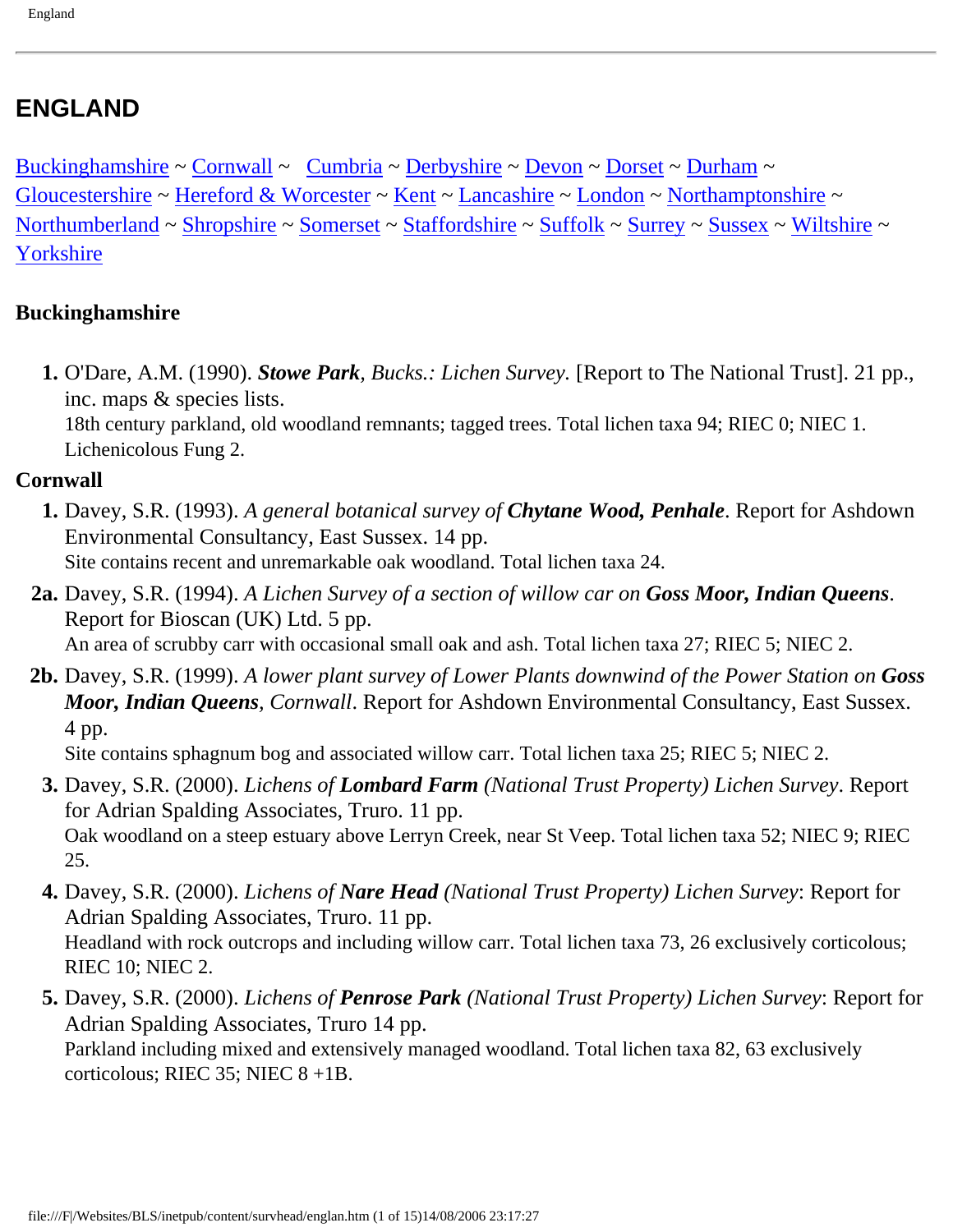- **6.** Davey, S.R. (2000). *Lichens of Valency Valley, Boscastle (National Trust Property) Lichen Survey*: Report for Adrian Spalding Associates, Truro. 20 pp. Valley woodland, some remnant of ancient woodland close to the river. Fine lichen flora on ash. Total lichen taxa 76; RIEC 50; NIEC 21 +2B.
- **7.** Giavarini, V.J. (2000). *Lichen survey of the Godolphin Estate, Cornwall*. [Report to The National Trust]. 13 pp, incl. species list and map. Woods, mines and walls. Total lichen taxa 131; RIEC 20.
- **8.** O'Dare, A.M. (1990). *Lichen Survey of Lanhydrock Park, Cornwall.* [Report to The National Trust]. 33 pp., inc. map, species list & Figs.

Parkland, after storm damage; tagged trees. Total number of lichen taxa 136; RIEC 100; NIEC 34.

## <span id="page-1-0"></span>**Cumbria**

 **1a.** Gilbert, O.L. (1978). *Report on Lichen Survey and Transplant Work at Lowther Park, Cumbria*. [Report to Nature Conservancy Council, Bowness-on-Widermere]. 7 pp., incl. maps and diagrams.

Survey of selected areas of the old park and setting up of some inconsequential lichen transplants.

**1b.** Gilbert, O. L. (1980). *Second Report on Lichen Transplant Work at Lowther Park, Cumbria*. [Report to Nature Conservancy Council, Bowness-on-Windermere]. 13 pp., incl. maps and diagrams.

Resurvey of transplants set up in 1978 and details of the setting up of 14 important long-term transplants of *Lobaria amplissima* of a felled ash.

- **1c.** Gilbert, O.L. (1982). *Third Report on Lichen Transplant Work at Lowther Park, Cumbria*. [ Report to Nature Conservancy Council, Bowness-on-Winderemere]. 2 pp. Ten of the original *Lobaria amplissima* transplants remain.
- **1d.** Gilbert, O.L. (1986). *Fourth Report on Lichen Transplant Work at Lowther Park, Cumbria*. [Report to Nature Conservancy Council, Bowness-on-Windermere]. 1 pp. Ten of the original *Lobaria amplissima* transplants remain.
- **1e.** Gilbert, O.L. (2000). *Twentieth Anniversary Assessment of Lichen Transplant Work at Lowther Park, Cumbria*. [Report to English Nature, Kendal]. 2 pp. Six of the original transplants of *Lobaria amplissima* remain.
- **2a.** Simkin, J.M. (1999). *Survey of Heavy Metal Contaminated Sites in the North Pennines*. [Report to British Lichen Society]. 14pp. Preliminary survey of 50 mine, smeltmill and river shingle sites in the **Nenthead-Alston** area and on the **Allen** and **South Tyne** rivers. Areas of lichen interest worthy of further investigation were identified at 37 sites. Some sites are in **Northumberland**.
- **2b.** Simkin, J.M. (1999). *Lichen Survey of Nenthead Mines*. [Report to North Pennines Heritage Trust]. 12pp.

Survey prior to archaeological investigation and development as a heritage centre, identifying areas of lichen interest and recommending conservation measures.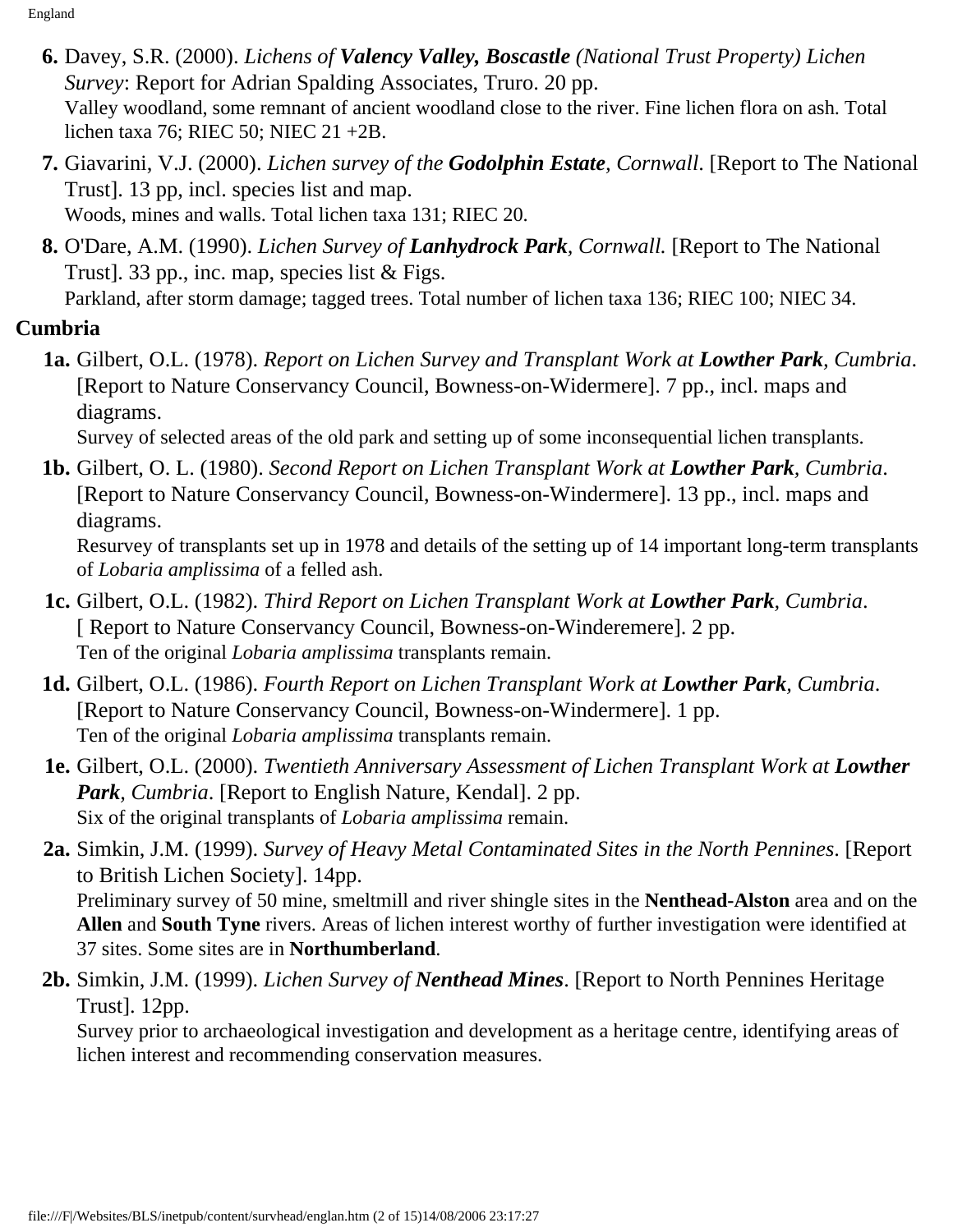**2c.** Simkin, J.M. (2003). *Lichen Survey of Lead Mines in the Alston Moor area of the North Pennines*. [Report to English Nature, Peterborough]. 50pp., incl. maps and photographs. Survey of lead mine workings and spoil in the Garrigill-Nenthead area of the North Pennines, including **Tynebottom**, **Whitesyke**, **Bentyfield**, **Browngill**, **Nenthead**, **Killhope Moor** and **Coalcleugh** mines. Some sites are in **Northumberland**.

## <span id="page-2-0"></span>**Derbyshire**

- **1.** Gilbert, O.L. (1996). *Lichen Survey of Cawdor Quarry, Matlock*. [Report to Rodney Heliwell, Wirksworth, Derbyshire]. 4 pp. Survey found 52 lichens in all habitats.
- **2.** Gilbert, O.L. (2000). *Eyam Heavy Metal Site: Lichen Survey*. [Report to Environment Partnership, Warrington]. 1 pp. 16 terricolous lichen taxa present, incl. *Peltigera neckeri*.
- **3.** Gilbert, O.L. (2000). *Lichen Monitoring at Hope Valley Cement Works*. [Report to Blue Circle Industries, Hope Valley]. 47 pp. Long term monitoring scheme for alkaline dust fall out established.
- **4.** Orange, A. (2002). *A Survey of the Saxicolous Lichen and Bryophyte Communities of the Peak*  **District Dales cSAC.** National Museums and Galleries of Wales: Report to English Nature. [Carboniferous Limestone, 101 relevés grouped into 15 provisional noda. V.C. 57. Hectads 43/15, 16, 17.]

#### <span id="page-2-1"></span>**Devon**

- **1a.** Coppins, A.M. & Coppins, B.J. (1995). *Buckland-in-the-Moor Woodlands (part of Holne Chase SSSI)(VC 3, South Devon): Lichen Survey*. [Report to Fountain Forestry and English Nature]. 94 pp., inc Figs., species list & maps. Valley woodlands; tagged trees. Total lichen taxa 191; RIEC 115; NIEC 48. Lichenicolous Fung 6.
- **1b.** Giavarini, V.J. (2000). *Lichen Monitoring Project, Riverside Trees, Holne Chase, Dartmoor*. [Report to English Nature]. 24 pp., incl. species list and Figs. River valley trees tagged. Total lichen flora 96; RIEC 50; NIEC  $17 + 2B$ .
- **1c.** Rose, F. & Stern, R.C. (1990). *Report on Lichen and Bryophyte Surveys of Holne Woods, 16 18 October 1990*. [Report to The National Trust]. 2 pp. + mapping cards and map. Total lichen taxa 73; NIEC 17+2; RIEC 50.
- **1d.** Davey, S.R. (2000). *Buckland in the Moor Woodlands: Lichen Survey*. [Report to English Nature]. 42 pp., incl. maps and species lists.
- **1e.** Davey, S.R. (2000). *Ausewell Rocks: Lichen Survey*. [Report to English Nature]. 13 pp. + map and Figs.
- **1f.** Davey, S.R. (2000). *Grey Park Wood: Lichen Survey*. [Report to English Nature]. 42 pp., incl. maps and species lists. 9 pp. incl. map and species lists.
- **2a.** Coppins, A.M. & Coppins, B.J. (1996). *Watersmeet and Foreland Point (V.C. 4, North Devon). Lichen Survey*. [Report to The National Trust]. 51 pp., inc. map, species list & Figs. Valley woodlands, mostly oak coppice; tagged trees. total lichen taxa 300; RIEC 90; NIEC 46. Foreland Point coastal turf & rock communities; total number of lichen taxa 62.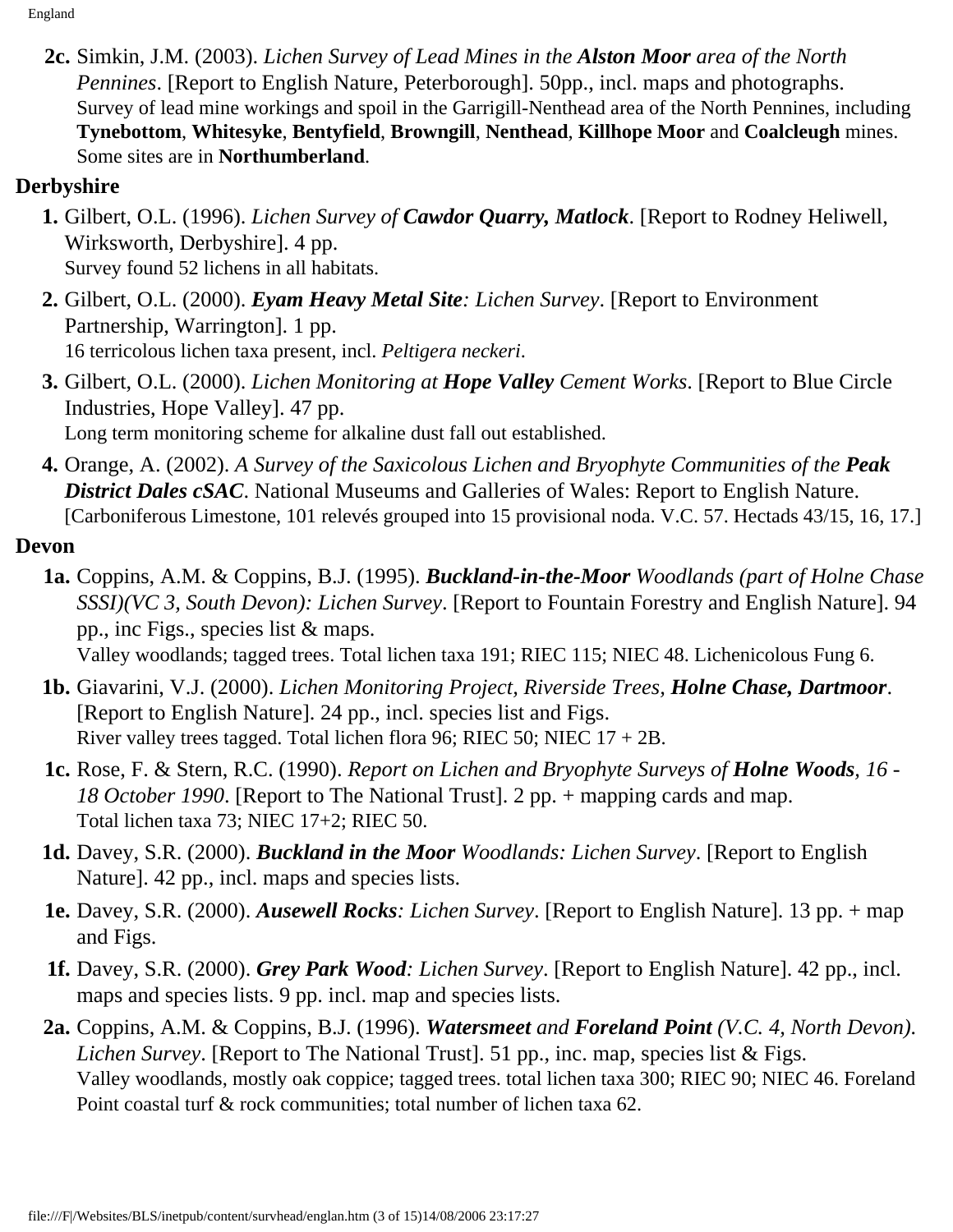**2b.** Coppins, A.M. & Coppins, B.J. (2002). *Watersmeet SSSI (part of Exmoor & Quantocks cSAC): Lichen Survey of periphery woodlands in the Hoaroak Water, Farley Water and East Lyn Rivers*. [Report to English Nature]. 182 pp.

Upland oakwoods and pasture woodland. Total lichen taxa for Watersmeet Complex 343, 215 epiphytic, 137 saxicolous, 34 terricolous; RIEC 105, NIEC 44 + 16; RDB species 4 (VU 1, DD 2, NT 1).

- **3.** Coppins, A.M. & Coppins, B.J. (1998). *Lichen Survey of Doctor's Wood (with Chubhill Wood and Kipscombe Enclosure), North Devon (VC 4)*. [Report to The National Trust]. 29 pp., inc. maps, species lists & Figs. Steep, coastal cliff-top woods, mostly former oak coppice, some old pollards; tagged trees. Total lichen taxa 120; RIEC 45; NIEC 23. Lichenicolous Fung 4.
- **4a.** Coppins, A.M. & Coppins, B.J. (1999) *The Arlington Estate, North Devon (VC 4): Lichen Survey of riparian woodlands.* [Report to the National Trust]. 50pp., inc. maps, species list & Figs.

Three areas of riparian woodlands. Tagged trees. Total taxa (riparian area only) 117; RIEC 70; NIEC 29.

- **4b.** O'Dare, A.M. (1990). *Arlington (Devon) Lichen Surveys, 1988 & 1990.* [Report to The National Trust]. 35 pp., incl. maps & species cards. Parkland & woodlands. Tagged trees. (see 5e for species totals & RIEC, NIEC).
- **4c.** O'Dare, A.M. & Coppins, B.J. (1992). *Arlington Court, North Devon: Lichen flora of fallen oak (tag no. 01046) and subsequent transplanting exercise*. [Report to The National Trust]. 9pp., inc. map, species list & Figs. Wind-blown parkland oak. Total taxa for tree: 85; RIEC 55; NIEC 11.
- **4d.** O'Dare, A.M. & Coppins, B.J. (1992). *Arlington Court, North Devon: Lichen flora of some additional, peripheral areas of woodland*. [Report to The National Trust]. 15 pp., incl. map, species list & Figs.

Mixed woodland & trees in pasture (additional to the main Arlington complex). Tagged trees. Total lichen taxa: 134; RIEC 80; NIEC 27.

**4e.** O'Dare, A.M. & Coppins, B.J. (1994). *Arlington Court, North Devon: Revue of the status of tagged trees, with management suggestions, comments on additional trees and habitats, and a brief report on the lichen-rich carr.* [Report to the National Trust]. 61 pp., incl. maps, species list & Figs.

Overview of status of this complex, including *Salix* carr & tagged trees. Total lichen taxa: 275; RIEC 140; NIEC 63. [See also additional records from 4a].

- **5a.** Coppins, A.M. & Coppins, B.J. (1999) *Peppercombe and Portledge, North Devon (VC 4): Lichen Survey III.* [Report to the National Trust]. 70pp., incl. maps, Species list & Figs. Valley woods, coastal woods, tagged trees. Total lichen taxa: 175; RIEC 90; NIEC 46. Lichenicolous Fung 6.
- **5b.** O'Dare, A.M. (1989). *Peppercombe and Portledge, North Devon: Lichen Survey.* [Report to the National Trust]. 39 pp.
- **5c.** O'Dare, A.M., Rose, F. & Jarman, R. (1990). *Portledge and Peppercombe, North Devon: Lichen Survey.* [Report to the National Trust]. 14 pp.

Coastal and valley woodlands; tagged trees. Total lichen taxa 148; RIEC 90; NIEC 36.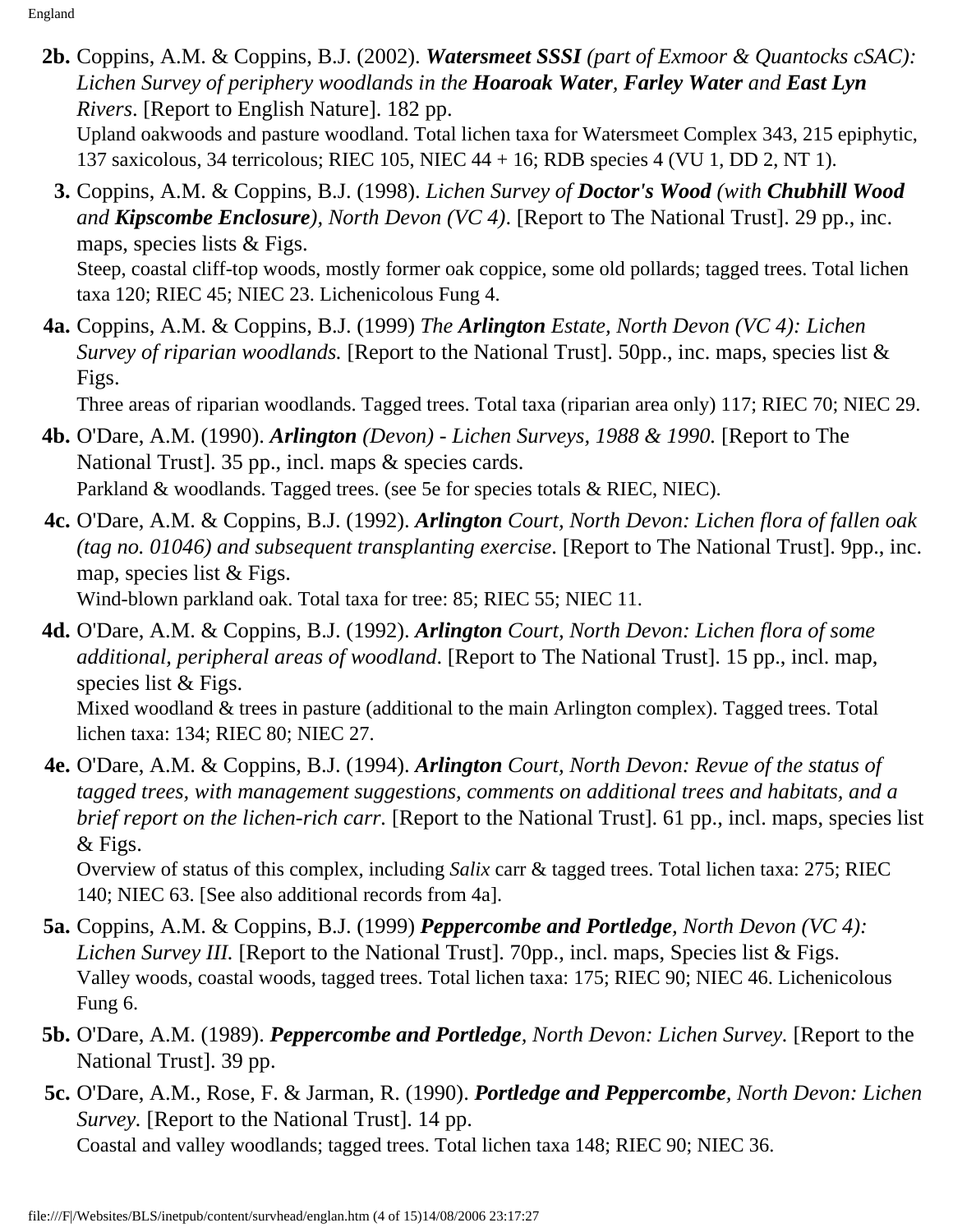**6a.** Coppins, A.M. & Coppins, B.J. (2000). *Dunsland SSSI (VC 4 North Devon) - The lichen interest and proposed management under CSS*. [Report to The National Trust]. 41 pp., incl. map, species list and Figs.

Tagged trees, updated species list. Total taxa 203; RIEC 135; NIEC 47+4.

- **6b.** O'Dare, A.M. (1990). *Dunsland (Devon) Lichen Survey*. [Report to The National Trust]. 11 pp., incl. maps, Figs & species cards.
- **6c.** O'Dare, A.M., Rose, F. & Jarman, R. (1990). *Dunsland, Devon*. [Report to The National Trust]. 15 pp. .
- **7.** Hawksworth, D.H. (1977). *Lichen Survey of Selected Sites in North Devon*. [Report to the Nature Conservancy Council]. 31 pp., incl. Devon record cards and maps. Small fragment parkland, willow carr; tagged trees. Total lichen taxa 163; RIEC 110; NIEC 40. Sites covered are Abbotsham Church, Buck's Mills, Countisbury Cove, Croyde Bay, Heddon's Mouth, Huish Park, Martinhoe Church, Lee Abbey Woods, Lynmouth Harbour, Peppercombe, Shirwell Church, Horner & Holnicote Woods [in **Somerset**], The Hobby, Valley of the Rocks, Welcombe Valley, Westleigh Park, Woody Bay and Youlston Park.
- **8.** O'Dare, A.M. (1989). *Ugbrooke Park, S Devon renotification of SSSI.* [Report to Nature Conservancy Council]. 16 pp., incl. maps, species list & Figs. Remnant parkland & woodland. Total lichen flora 110; RIEC 70; NIEC 25.
- **9a.** O'Dare, A.M. (1990). *Lichen Survey of Becka Falls, Bovey Valley (SSSI), Devon.* [Report to Dartmoor National Park]. 59 pp., incl. maps, species list & Figs. Valley woodland, mostly oak; tagged trees. Total lichen flora: 150; RIEC 90; NIEC 39.
- **9b.** Davey, S.R. (2000). *Becky Falls: Lichen Survey*. [Report to English Nature]. 19 pp. + map.
- **9c.** Hawksworth, D.L. (2000). *Lichen Monitoring in Bovey Valley Woodlands*. [Report to English Nature, Contract No. F14-01-684]. 46 pp., incl. maps, species lists and Figs. Sites include **Rudge Wood**, **Houndtor & Woodash Woods**, **Neadon Cleave**, **Vinnimore** and **Peck Farm**. Monitoring photographic plus use of transparent overlays.
- **10.** O'Dare, A.M. (1991). *Heddon Estate Woodlands, Devon: Site assessment for areas of proposed management.* [Report to the National Trust]. 22 pp., incl. map & species lists. Valley and combe woodlands; management; tagged trees. Total lichen taxa 125; RIEC 45; NIEC 14. Lichenicolous fungi 5.
- **11.** O'Dare, A.M. & Coppins, B.J. (1991). *Buckland Abbey Woods, Devon: Lichen Survey*. [Report to the National Trust]. 18 pp., incl. map & species list. Mixed deciduous valley woodland, past disturbance, oak, beech, conifer, sycamore, ash, poplar, etc. Total lichen taxa 183; RIEC 40; NIEC 22.
- **12a.** O'Dare, A.M. & Coppins, B.J. (1991). *Dendles Wood NNR, Devon: Lichen Monitoring*. [Report to Nature Conservancy Council]. 50 pp., incl. maps, species list & Figs. Southern edge of Dartmoor; tagged trees & lichen quadrats set up. Total lichen taxa 150; RIEC 65; NIEC 22; EUOCIEC 16.
- **12b.** Coppins, A.M. & Coppins, B.J. (2000). *Dendles Wood NNR (VC 3 South Devon) Lichen Monitoring II.* [Report to English Nature]. 50 pp., incl. map and Figs. Re-survey of the 10 quadrats established in 1991.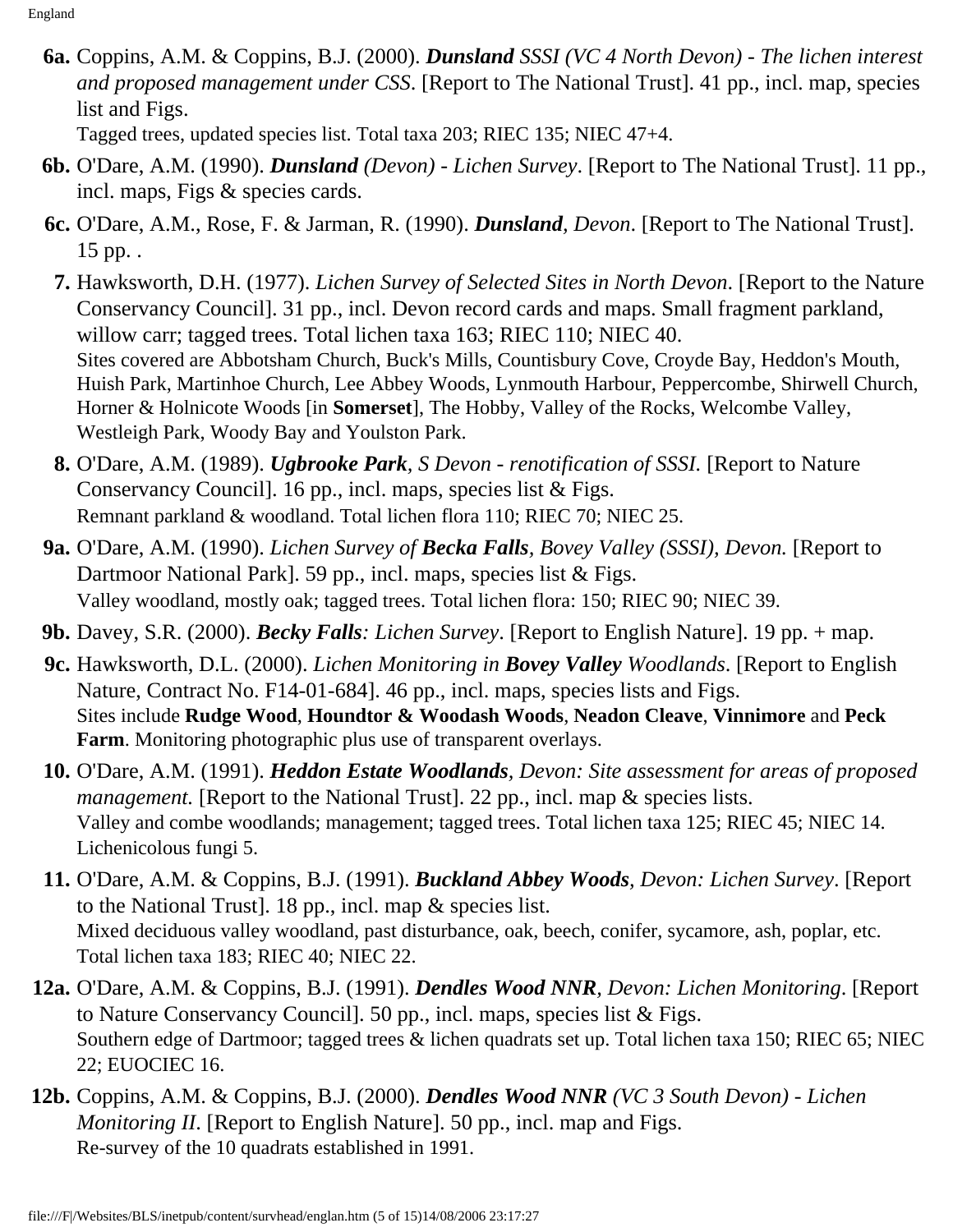- **13.** O'Dare, A.M. & Coppins, B.J. (1991). *Saltram Park, Devon: Lichen Survey*. [Report to the National Trust]. 29 pp., incl. map, species list & Figs. Edge of Plymouth, parkland, ancient pollards formerly ivy covered; tagged trees. Total lichen taxa 136; RIEC 25; NIEC 10. Lichenicolous fungi 5.
- **14.** O'Dare, A.M. & Coppins, B.J. (1991). *Survey and Assessment of Lichens at Higher Start Fen, Slapton, Devon.* [Report to Nature Conservancy Council]. 13 pp., incl. map & species list. Mixed woodland in wet valley bottom. Total lichen taxa 118; RIEC 20; NIEC 9. Lichenicolous fungi 1.
- **15.** O'Dare, A.M. & Coppins, B.J. (1992). *Brownsham, North Devon: Lichen survey.* [Report to the National Trust]. 33 pp., incl. maps, species list & Figs. Brownsham Wood (Devon Trust Reserve); Beckland Wood; Windbury Head; boundary trees. Small mixed coastal woods. Tagged trees. Combined totals: 148 lichen taxa; RIEC 70; NIEC 30. Lichenicolous fungi 5.
- **16.** O'Dare, A.M. & Coppins, B.J. (1992). *The Weston Estate, South Devon: Lichen flora of some selected areas.* [Report to the National Trust]. 12 pp. incl. maps & species list. Woodland, wayside trees & coast; tagged trees (*Schismatomma graphidioides*, *Wadeana dendrographa*). Total lichen taxa: 138; RIEC 15; NIEC 9. Lichenicolous fungi 6.
- **17.** O'Dare, A.M. & Coppins, B.J. (1992). *The Yealm Estate, South Devon: Lichen flora of some coastal areas*. [Report to the National Trust]. 10 pp. incl. maps & species list. Coastal site; total lichen taxa 163. Lichenicolous fungi 7.
- **18.** O'Dare, A.M. & Coppins, B.J. (1993). *Castle Hill Park (Filleigh), Devon: Lichen Survey*. [Report to English Nature]. 47 pp., incl. maps, species lists & Figs. Parkland, woodland & willow carr. Total lichen taxa 247; RIEC 95; NIEC 41. Lichenicolous fungi 9.
- **19.** O'Dare, A.M. & Coppins, B.J. (1993). *Woody Bay, North Devon: Lichen Flora.* [Report to the National Trust]. 27 pp., incl. map, species list & Figs. N-facing coastal woods, mostly oak; tagged trees. Total lichen taxa: 143; RIEC 35; NIEC 13. Lichenicolous fungi 3.
- **20.** O'Dare, A.M. & Coppins, B.J. (compilers) (1993). *Lichens of some sites on the North Coast of Devon and Somerset (from Combe Martin to Hurlstone Point).* [Report to the National Trust]. 33 pp.

Compilation of various authors' notes; eleven sites, descriptions, species lists, incl. Maritime Indicator. Total lichen taxa overall: 258; Maritime Indicators 52. Peripheral epiphytic lists in Appendix I.

- **21.** O'Dare, A.M. & Coppins, B.J. (1994). *Sherrycombe and Great Hangman, North Devon: Lichen Survey.* [Report to the National Trust]. 11 pp., incl. maps, species list & Figs. Narrow combe woodland above N coast, 99 lichen taxa, RIEC 25; NIEC 4. Cliff-top terricolous site; 39 lichen taxa. Lichenicolous fungi 2.
- **22.** O'Dare, A.M. & Coppins, B.J. (1994). *West Challacombe Farm, North Devon: Lichen Survey*. [Report to the National Trust]. 4 pp., incl. map & species list. Farm woods, 58 lichen taxa. Lichenicolous fungi 1.
- **23a.** O'Dare, A.M. & Coppins, B.J. (1994) *Clovelly Estate (VC 4, North Devon). Lichen Survey: Management Recommendations*. [Report to Clovelly Estate Co. Ltd. and English Nature]. 17 pp.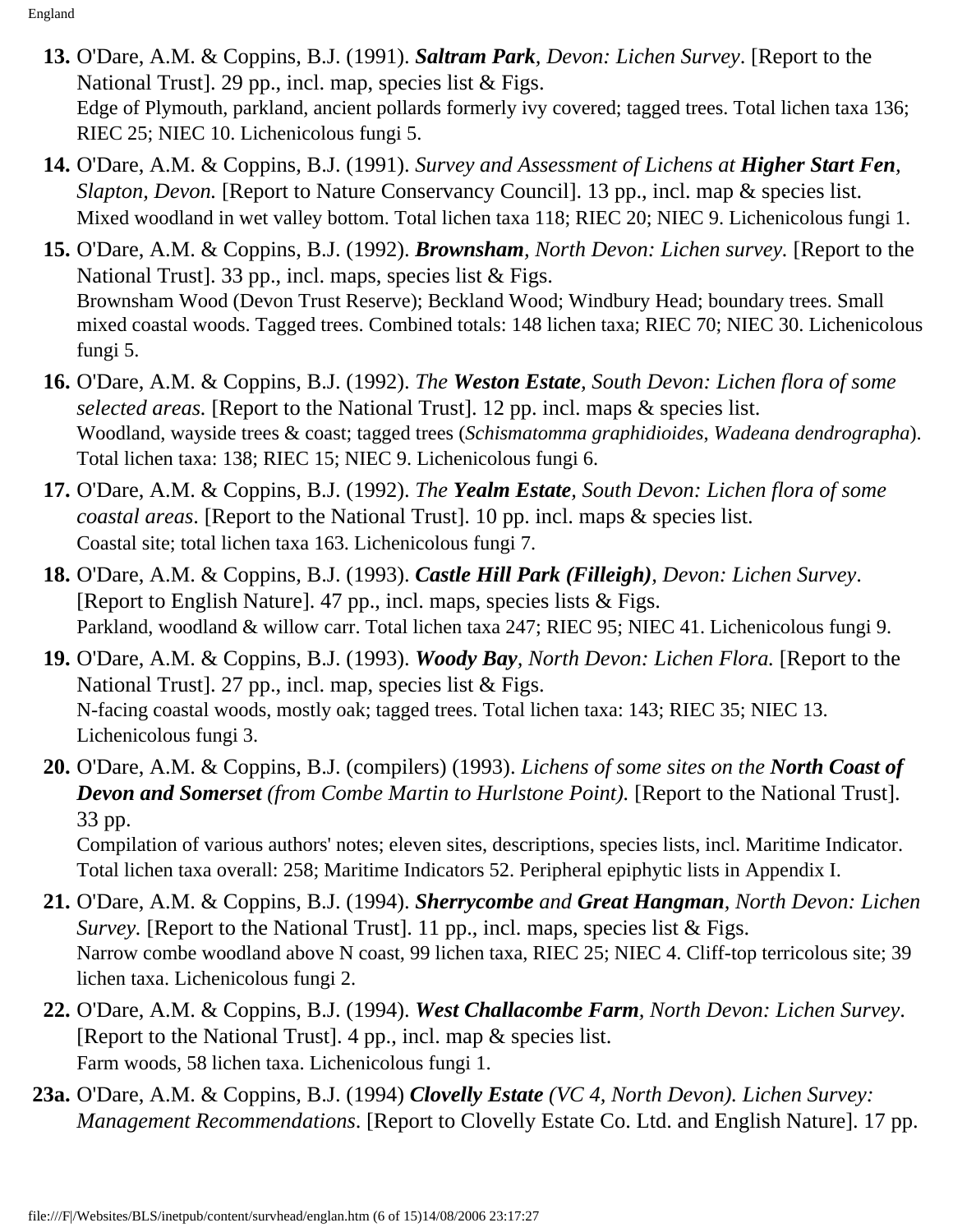**23b.** O'Dare, A.M. & Coppins, B.J. (1994) *Clovelly Estate (VC 4, North Devon). Lichen Survey: Woodlands and Parkland.* [Report to Clovelly Estate Co. Ltd. and English Nature]. 100 pp., incl. maps, species lists & Figs.

Parkland & woodland; tagged trees. Total lichen taxa 246; RIEC 140; NIEC 70. Lichenicolous fungi 15.

**24.** O'Dare, A.M., Rose, F. & Jarman, R. (1990). *Whiddon Deer Park and the Castle Drogo Estate, N. Devon: Lichen Survey*. [Report to the National Trust]. 36 pp., incl. maps, Figs. & species cards.

Parkland & valley woodlands, rock outcrops; tagged trees. Total lichen taxa: 235; RIEC 105; NIEC 43.

- **25.** Rose, F. & Stern, R.C. (1990). *Report on Lichen and Bryophyte Surveys of Hembury, 16 18 October 1990*. [Report to The National Trust]. 4 pp. + mapping cards and map. Total lichen taxa 66; NIEC 16+2; RIEC 55.
- **26.** Coppins, A.M. & Coppins, B.J. (2002). *Croscombe Wood (part of Exmoor Coast & Woods SSSI): Lichen Survey.* [Report to English Nature]. 48 pp. Oakwood with associated cliff-top woodland and pasture woodland. Total lichen taxa 112, 110 epiphytic, 1 saxicolous, 2 terricolous; RIEC 65, NIEC 20 + 5; RDB species 2 (DD 2, NT 1). Lichenicolous fungi 4.
- **27.** Coppins, A.M. & Coppins, B.J. (2002). *Barle Valley SSSI and South Exmoor SSSI: Lichen Survey of selected areas*. [Report to English Nature]. 135 pp., incl. map, species lists and Figs. Devon sites included are **Yamson Plantation** (64 lichen taxa, RIEC 15, NIEC 4) and **Yamson Coppice** (89 lichen taxa, RIEC 35, NIEC  $11 = 2$ , lichenicolous fungi 5).
- **28.** Coppins, A.M. & Coppins, B.J. (2002). *Black Tor Copse NNR, cSAC, (VC 4,North Devon): Desk Study - to discover relevant information relating to past and present site history and management and the history of lichen recording prior to carrying out a lichen survey*. [Report to English Nature]. 43 pp.
- **29.** Coppins, A.M. & Coppins, B.J. (2002). *Wistman's Wood NNR, cSAC, (VC 3, South Devon): Desk Study - to discover relevant information relating to past and present site history and management and the history of lichen recording prior to carrying out a lichen survey*. [Report to English Nature]. 47 pp.
- **30.** Hawksworth, D.L. (1999). *Rare Lichens at Black Tor Copse and Wistman's Wood NNR*. [Report to English Nature, Contract No. F14-01-666]. 31 pp., incl. maps, species lists and figs.
- **31.** Davey, S.R. (2000). *South Dartmoor Sites Survey 2000: An Assessment of Current Findings Compared with previous visits*. [Report to English Nature]. 20 pp., incl. species lists. Sites considered are **Ausewell**, **Grey Park Wood**, **Becky Falls**, **Buckland in the Moor** (and adjacent woods), **Yarner Wood**, **Holne Chase** and the **Bovey Valley**.
- **32.** Hawksworth, D.L. (2000). *Lichen Monitoring in Yarner Wood NNR*. [Report to English Nature, Contract No. F14-01-684]. 31 pp., incl. maps, species lists and Figs. Monitoring photographic plus use of transparent overlays.

#### <span id="page-6-0"></span>**Dorset**

 **1.** Bowen, H.J.M. & Edwards, B. (2000). *Lichen monitoring on Oak trees near Wytch Farm*. [Report to BP]. 4 pp., incl. species lists.

Monitoring of 24 Oak trees within a 3.5km radius of Wytch Farm Gathering Station.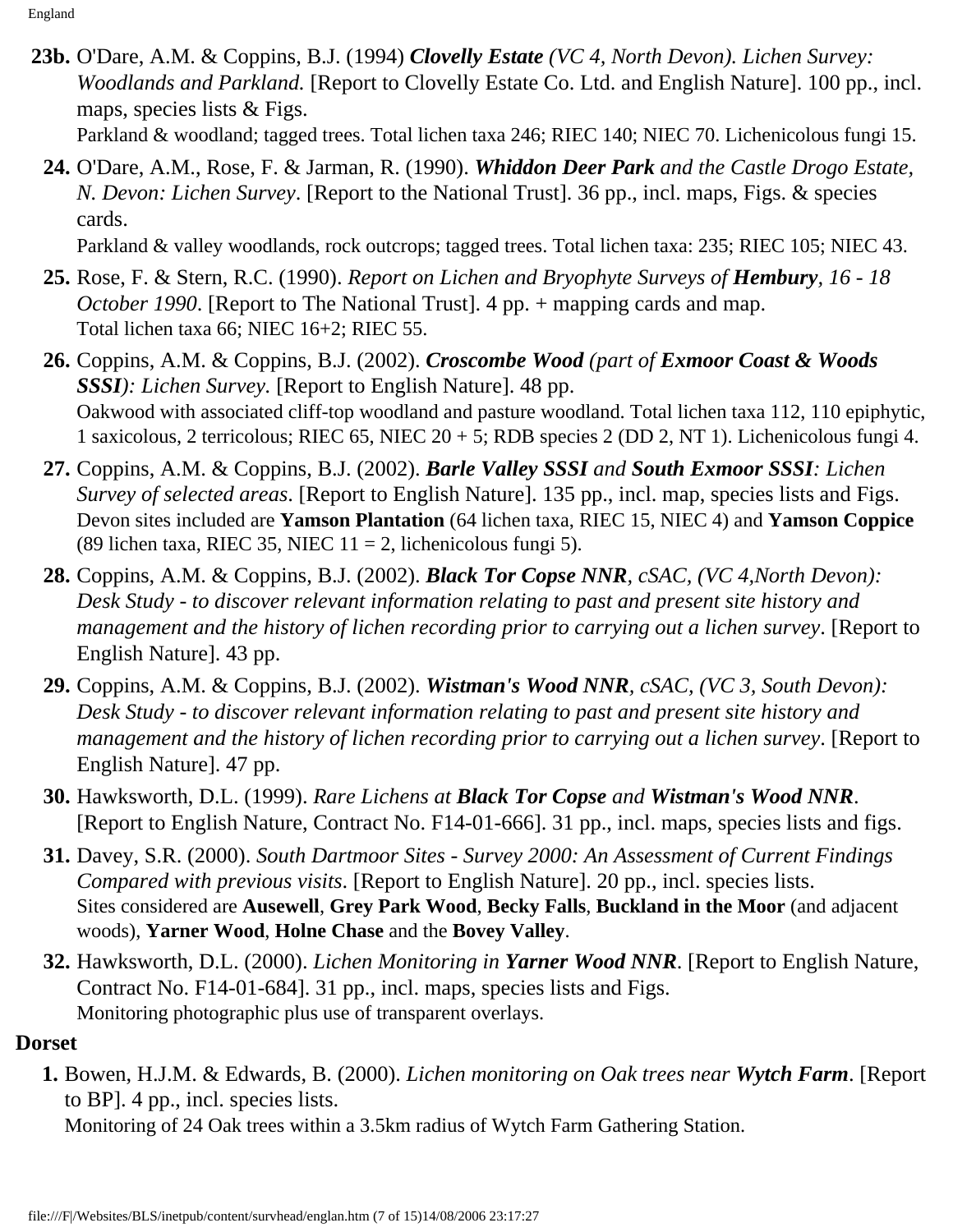- **2a.** Bowen, H.J.M. (1991). *Melbury Park Monitoring Project*. [Report to the Nature Conservancy Council, Contract 13/F2B/244/DAO1]. 15 pp. Monitoring of 32 trees that are to be pollarded (see next entry).
- **2b.** Bowen, H.J.M. (1994). *Melbury Park Monitoring Project: second report*. [Report to the Nature Conservancy Council, Contract 13/F2B/245]. 24 pp. Monitoring of the 32 trees (see previous entry) following pollarding, and establishment of quadrats on 5 oak pollards.
- **2c.** Edwards, B. (1996). *A Phase I survey & preliminary Lichen survey of Melbury Park SSSI*. [Report to English Nature]. 33 pp., incl. maps, target notes & species lists. Habitat survey of the SSSI, preliminary survey of the old deer park and collation of existing data. Total lichen taxa 163; NIEC 44. Total for site 240; NIEC 52.
- **3.** Davey, S.R. (1997). *General Ecological Appraisal of an Elecricity Sub Station at Chickerell*, Dorset. [Report to Ashdown Environmental Consultancy, East Sussex] .15 pp. Ash trees and a rock outcrop. Total lichen taxa 20.
- **4.** Edwards, B. (1998). *A Lichen and Bryophyte survey of Fontmell Down Nature Reserve*. [Report to the Dorset Wildlife Trust]. 25 pp., incl. maps, target notes & species lists. Survey of chalk grassland and scrub habitats. Total lichen taxa 48.
- **5.** Edwards, B. & Giavarini, V.J. (1998). *A Lichen Survey of Creech Grange Woods*. [Report to English Nature]. 25 pp., incl. maps & species lists. Five areas of woodland plus pasture trees. Total lichen taxa 171; NIEC 37.
- **6.** Edwards, B. (1999). *A re-assessment of the epiphytic Lichen flora of Handcock's Bottom SSSI*. [Report to English Nature]. 15 pp., incl. maps & species lists. Survey of former wood-pasture, plus report on tagged trees. Total lichen taxa 90; NIEC 19.
- **7.** Edwards, B. (1999). *An assessment of the epiphytic Lichen flora of Holt Forest NNR*. [Report to English Nature]. 30pp., incl. maps & species lists. Survey of former wood-pasture, plus tagging of important trees. Total lichen taxa 61; NIEC 16.
- **8.** Edwards, B. (2000). *A Lichen and Bryophyte survey of five sites in the Powerstock Vales*. [Report to English Nature]. 45 pp., incl. maps, target notes & species lists. Survey and comparison of five coppice woodland and former wood-pasture sites in the Powerstock Vales, west Dorset. Coltwood Coppice-Burcombe: Total lichen taxa 121; NIEC 28. Drakenorth: Total lichen taxa 82; NIEC 8. Powerstock Common: Total lichen taxa 112; NIEC 18. Wytherston Marsh: Total lichen taxa 65; NIEC 8. Wytherston Woods: Total lichen taxa 82; NIEC 15
- **9.** Edwards, B. (2000). *An assessment of the Lichen and Bryophyte flora of Dry Hill Moor and Burl Moor.* [Report to English Nature]. 6 pp., incl. map, target notes & species lists. Survey of two small woodlands within SSSI. Total lichen taxa 88; NIEC 12.
- **10.** Edwards, B. (2000). *A re-assessment of the epiphytic lichen flora of Lulworth Park SSSI*. [Report to English Nature]. 36 pp., incl. maps, target notes & species lists. Survey of parkland & adjoining woodland. Total lichen taxa 140; NIEC 27.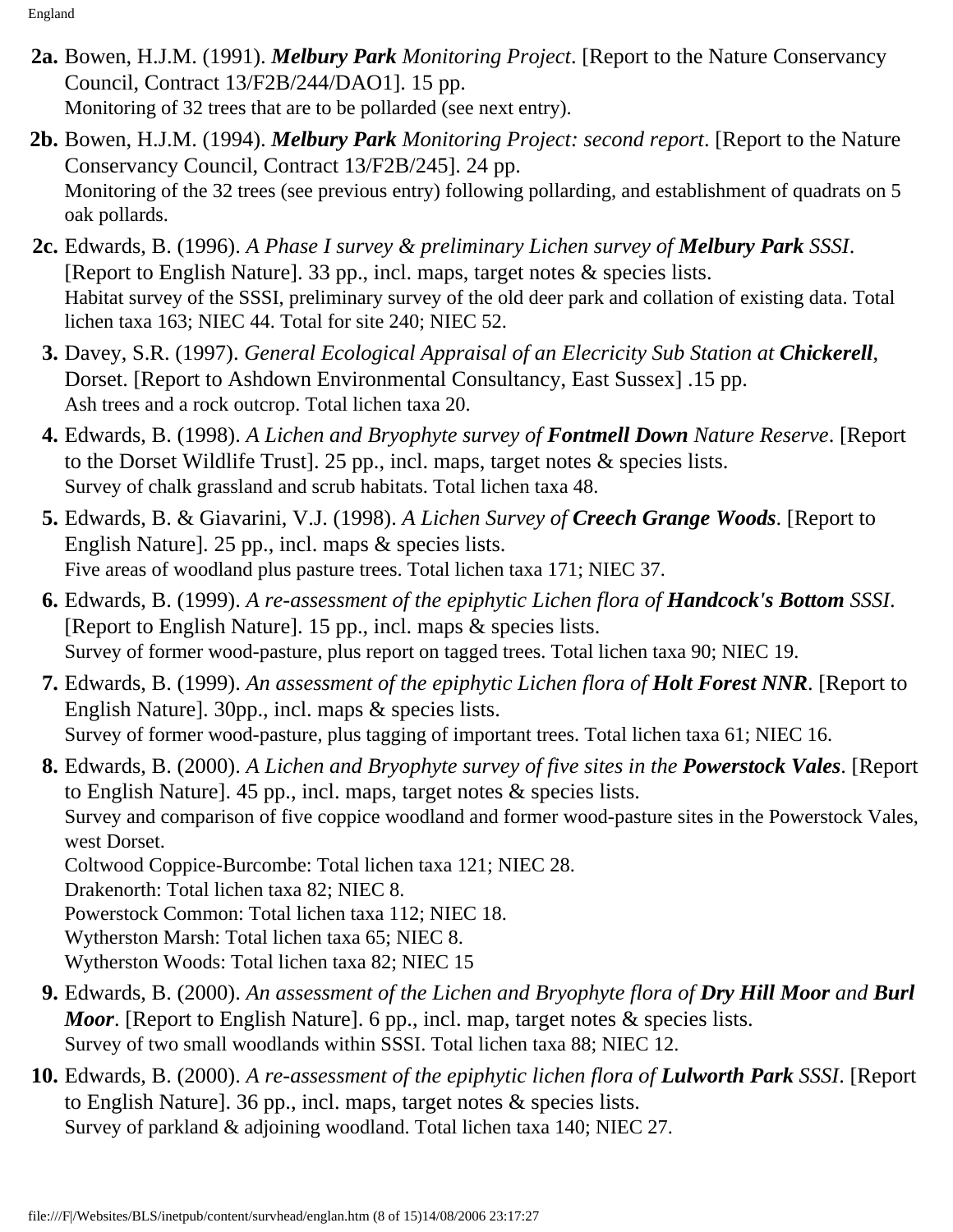- **11.** Giavarini, V.J. (2000). *Lichen survey of selected areas of Inmosthay Quarry, Isle of Portland, Dorset*. [Report to Hanson Aggregates]. 13 pp, incl. map, species list and Figs. Limestone gullies, bare rock and soil. Total taxa 85.
- **12.** Giavarini, V.J. (2000). *Lichen survey of short turf and plateau soils at Shepherds Dinner, Isle of Portland, Dorset*. [Report to Hanson Aggregates]. 10 pp, incl. species list and Figs. Limestone cliff-top. Total taxa 68.
- **13.** Giavarini, V.J. (2000). *Lichen Survey: Woodlands Copse, Shaftesbury Estates*. [Report to Lord Shaftesbury]. 20 pp, incl. species list, map and Figs. Oak woodland with tagged trees and monitoring quadrats set up in 1991. Total taxa 85.
- **14.** Giavarini, V.J. (2000). *Lichen Survey, Upton Country Park*. [Report to Borough of Poole]. 16 pp. Incl. species list, maps and Figs. 18th C. parkland by Poole Harbour. Total lichen taxa 142; NIEC 7.
- **15.** Giavarini, V.J. (2001). *Lichen Survey, The Epiphytic Lichens of Lower Stonehips Wood, Kimmeridge, Dorset.* [Report to British Petroleum]. 12 pp, incl. map, species list and Figs. Small cliff-top wood near Well Site. Total taxa 90.

## <span id="page-8-0"></span>**Durham**

 **1.** Gilbert, O.L. (2000). *Shipley and Great Woods SSSI*. [Report to English Nature, Socksfield]. 16 pp., incl. map and photos.

Lichen interest identified and managemet proposals made, RIEC 50; ten trees bearing RIEC species described and tagged.

## <span id="page-8-1"></span>**Gloucestershire**

 **1.** Giavarini, V.J. (2000). *Survey to assess the status of lichens associated with St. Mary's Church, Kempley, Gloucestershire*. [Report to English Heritage]. 6 pp, incl. species list. Total taxa 72.

# <span id="page-8-2"></span>**Hereford & Worcester**

 **1.** O'Dare, A.M. & Coppins, B.J. (1991). *Croft Park, Hereford & Worcester: Lichen Survey*. [Report to the National Trust]. 59 pp., incl. maps, species list & Figs. Parkland & woodlands; tagged trees. Total lichen taxa 248; RIEC 50; NIEC 14; ESIEC 10. Lichenicolous fungi 8.

# <span id="page-8-3"></span>**Kent**

- **1.** Davey, S.R. (1999). *General Botanical Survey of Woolwich Arsenal*. [Report to Ashdown Environmental Consultancy]. 20 pp. An industrial site with few trees and other lichen habitats. Total lichen taxa 19.
- **2.** Gilbert, O. L. (2002). *Lichen Survey of Eastern Quarry, Swanscombe, Kent*. [Report to Ardeola Environmental Services, Upper Springfield Road, Stroud, GL5 1TF]. 7 pp.

# <span id="page-8-4"></span>**Lancashire**

 **1.** Gilbert, O.L. (2000). *Eaves Green Link Road Ecological Assessment: Lower Plants Survey*. [Report to Penny Anderson Associates, Buxton]. 7 pp., incl. lists and maps. Survey of Mill Wood and Big Wood, Chorley. Secondary woodland containing 25 common lichens and 37 bryophytes.

## <span id="page-8-5"></span>**London**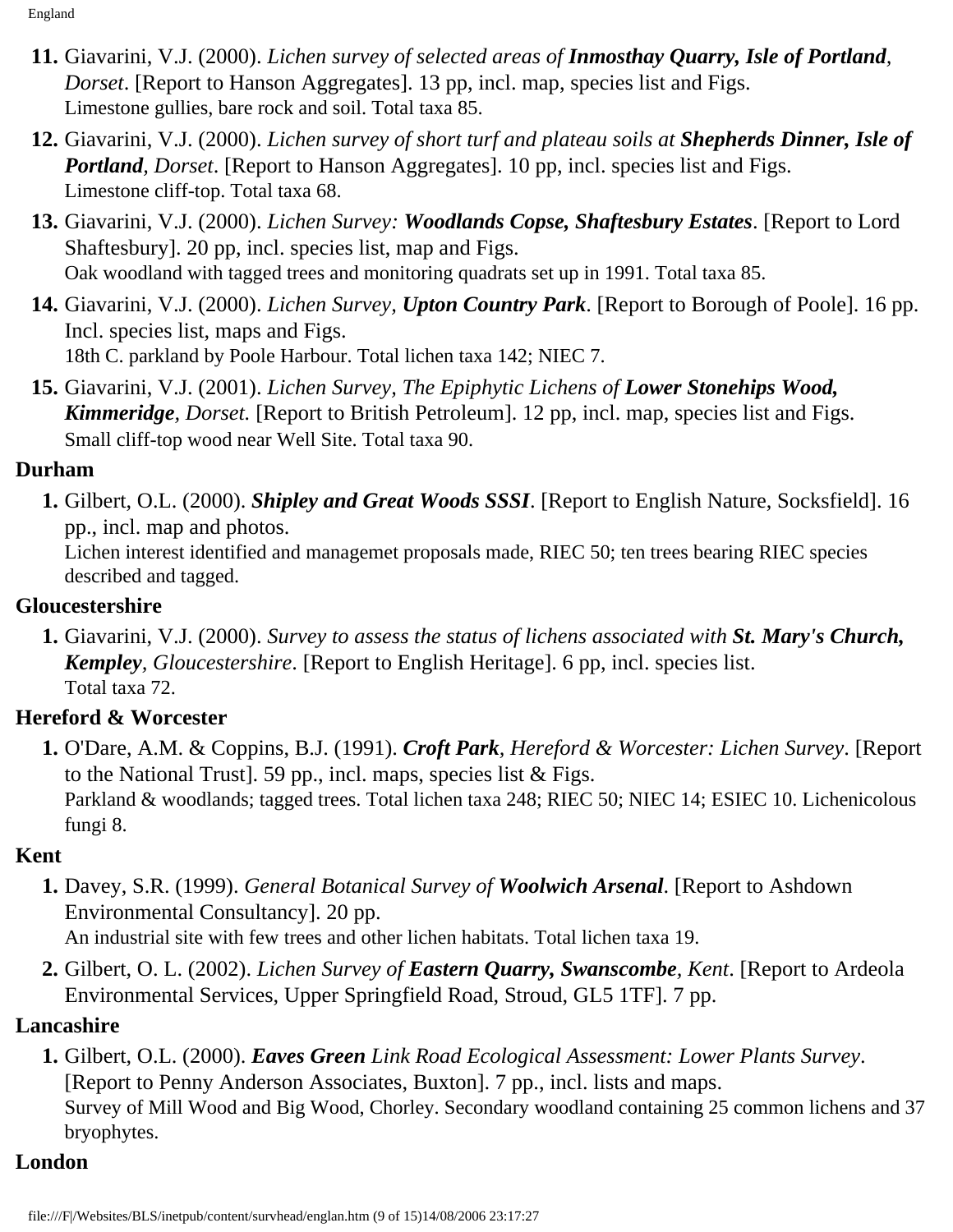**1.** Davey, S.R. (2000). *General Ecological Survey of the Grounds of Goldie Leigh and the Memorial Hospitals, Greenwich*. [Report to Ashdown Environmental. Consultancy, East Sussex]. 16 pp.

Buildings, isolated trees and mature woodland in the grounds of two hospitals. Total lichen taxa 37 and 29 respectively.

## <span id="page-9-0"></span>**Northamptonshire**

 **1.** Gilbert, O.L. & Hill, D.J. (1997). *Lichens and Buildings*. [Report to the National Trust, St Annes Gate, London]. 22 pp.

Aesthetic assessment of lichen growth on **Sulgrave Church** and **Canons Ashby House**.

## <span id="page-9-1"></span>**Northumberland** (See also [Cumbria\)](#page-1-0)

- **1.** Gilbert, O.L. (1992). *Lichen Survey of Warks Burn Woodland SSSI 1992*. [Report to English Nature, Newcastle-upon-Tyne]. 4 pp. and map. Survey of RIEC species, 17 trees tagged incl. seven with *Lobaria pulmonaria* and 6 with *Biatora sphaeroides*.
- **2a.** Gilbert, O.L. (1992). *Lichen survey of Monk Wood SSSI 1992*. [Report to English Nature, Newcastle-upon-Tyne]. 7 pp. incl. maps. Survey of RIEC species, 17 trees tagged, *Lobaria pulmonaria* present on two oaks and transplanted onto a further eight.
- **2b.** Gilbert, O.L. (1995). *Lichen Survey, Northumberland*. [Report to English Nature, Newcastle-upon-Tyne]. 3 pp.

First resurvey, after three years, of *Lobaria pulmonaria* transplants by the **Gofton Burn** they were still in place; first resurvey, after 3 years, of *L. pulmonaria* transplants at **Monk Wood SSSI** where they remain on three trees out of the original eight; survey of **Kielder Western Moors Crags** and **Muckle Samuel's Crags**.

- **2c.** Gilbert, O.L. (2000). *Lichen Monitoring*: Lobaria pulmonaria *transplants at Monk Wood SSSI*. [Report to English Nature, Stocksfield]. 2 pp. After eight years transplants remain on three trees out of the original eight.
- **3.** Gilbert, O.L. (2000). *Lichen survey of Hesleyside Park SSSI*. [Report to English Nature, Stocksfield]. 12 pp., incl. map, photos and mapping card. Mainly planted woodland, epiphytic lichen taxa 78; RIEC 15; sandstone cliff with 3 *Sphaerophorus* spp.
- **4.** Simkin, J.M. (2001). *Lichen and Bryophyte survey of Otterburn Training Area*. [Report for Ministry of Defence]. 20pp. Survey to identify areas of crags and scree of conservation importance on the Otterburn and Redesdale military ranges.
- **5.** Simkin, J.M. (2001). *Lichen Survey of Thirlwall Castle*. [Report for Northumberland National Park Authority]. 18pp.

Detailed survey of the castle before renovation, with recommendations for conservation and long term monitoring.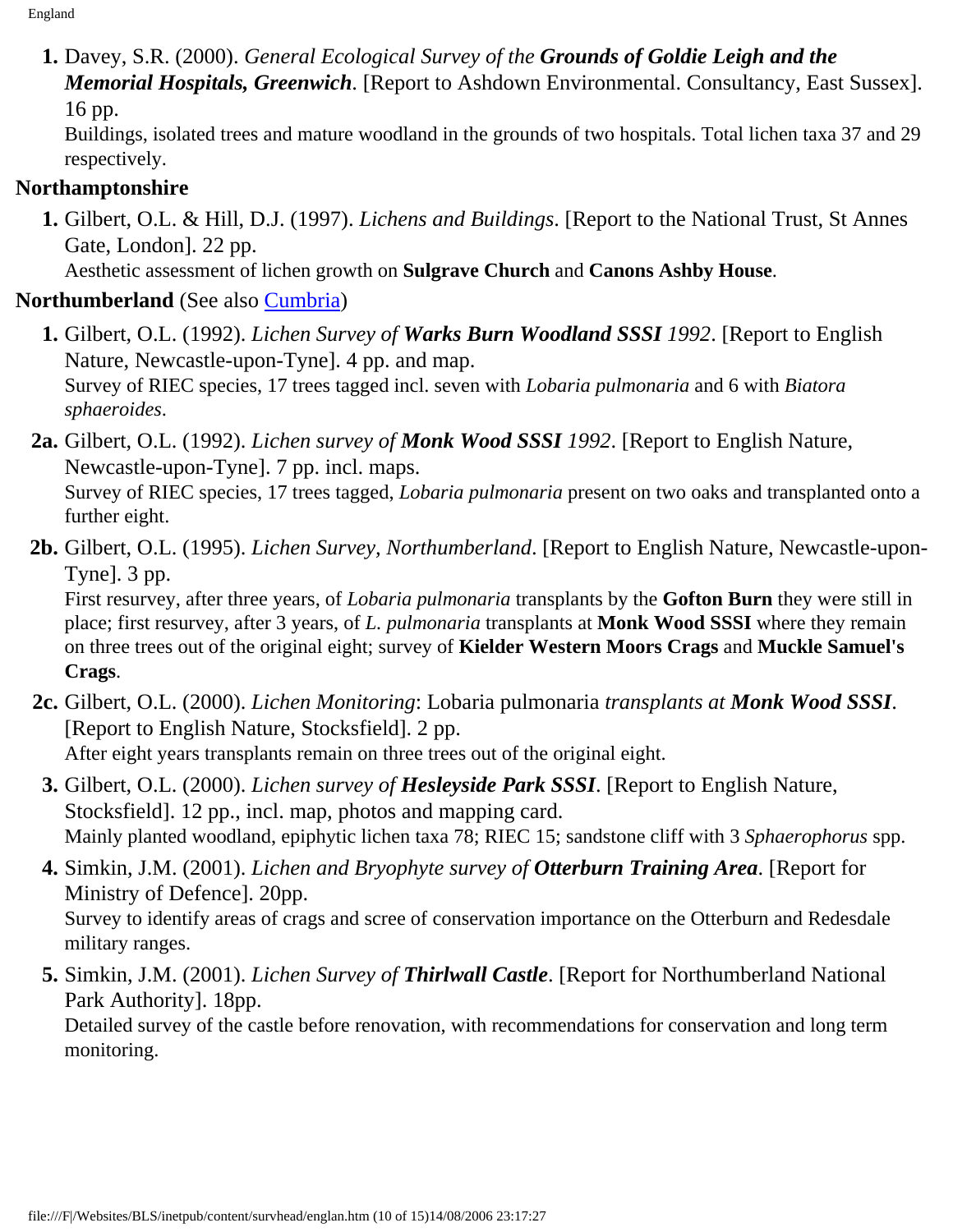**6.** Simkin, J.M. (2003). *Tyne and Allen River Gravels cSAC.* [Report to English Nature, Stocksfield].111pp., incl. maps and photographs. Survey and ecological study of lichen-rich calaminarian grasslands on heavy metal contaminated river shingles, at **Ninebanks SSSI**, **Williamston SSSI**, **Lambley River Shingles SSSI**, **Burnfoot and Wydon Nab SSSI**, and **Wharmley Riverside SSSI.**

### <span id="page-10-0"></span>**Shropshire**

 **1.** Coppins, A.M. & Coppins, B.J. (1997). *Walcot, Bishop's Castle (Shropshire, VC 40): Lichen Survey of National Trust Area*. [Report fot The National Trust]. 85 pp., incl. map, species list & Figs.

Remnant parkland, with old oaks; tagged trees. Total lichen taxa 143; RIEC 25; NIEC 16. Lichenicolous fungi 5.

## <span id="page-10-1"></span>**Somerset**

- **1.** Coppins, A.M. & Coppins, B.J. (1996). *Clatworthy Reservoir Woodlands (VC 5, South Somerset*): *Lichen Survey*. [Report to Wessex Water]. 24 pp., incl. map, species list & Figs. Four woodland areas at the edge of a reservoir. Total lichen taxa: 162; RIEC 35; NIEC 10. Lichenicolous fungi 7.
- **2a.** Coppins, A.M. & Coppins, B.J. (1997). *Mounsey Nature Reserve, South Somerset (VC 5): Lichen Survey*. Report to English Nature. Contract No. F14/01/510]. 210 pp., incl. maps, species lists & Figs. Six woodlands in the Barle Valley; tagged trees. Total lichen taxa: 224; RIEC 135; NIEC 63. Lichenicolous fungi 15.
- **2b.** Coppins, A.M. & Coppins, B.J. (2002). *Barle Valley SSSI and South Exmoor SSSI: Lichen Survey of selected areas*. [Report to English Nature]. 135 pp., incl. maps, species lists and Figs. Somerset sites included are **Westwater Linhay** (74 lichen taxa, RIEC 10, NIEC 7 + 1, lichenicolous fungi 2), **Westwater Copse** (93 lichen taxa, RIEC 40, NIEC 18 + 2, lichenicolous fungi 1), **East Hollowcombe** (100 lichen taxa, RIEC 65, NIEC 20 + 3, lichenicolous fungi 4) and **Zeal Brake & Shircombe Brake** (128 lichen taxa, including 40 saxicolous/terricolous, RIEC 50, NIEC 20 + 5, lichenicolous fungi 1).
- **3a.** Coppins, A.M. & Coppins, B.J. (1998). *Lichen Survey of Horner Woods NNR 1998*. [Report to the National Trust]. 151 pp., incl. maps, species lists & Figs. Valley woodland complex; tagged trees; lichen monitoring. Total lichen taxa 333; RIEC 120; NIEC 70. Lichenicolous fungi 10.
- **3b.** Jarman, R., Wolseley, P.A. & O'Dare, A.M. (1988). *National Trust Eastwater Pollarding Experiment 1988: Lichen Survey and Long-term Monitoring Project.* [Report to the National Trust]. 80 pp.
- **3c.** Wolseley, P.A. & O'Dare, A.M. (1988). *Horner Woods, Somerset: Report of a Lichen Survey.* [Report to the National Trust]. 131 pp.
- **4a.** O'Dare, A.M. (1986). *A Lichen Survey of Porlock Weir, North Somerset, Part I.* [Report to Somerset Trust for Nature Conservation]. 23 pp.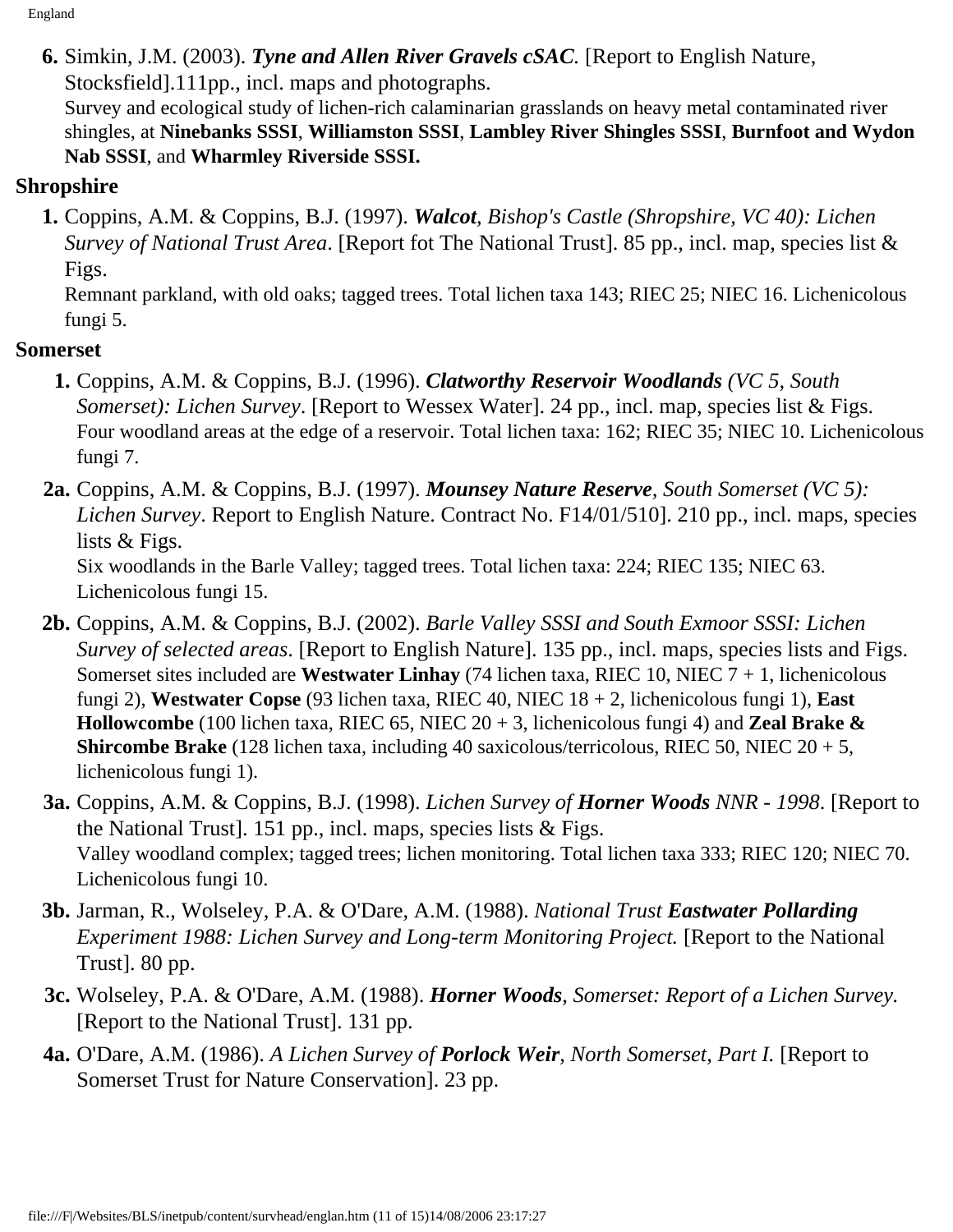- **4b.** O'Dare, A.M. (1989). *Porlock Bay, North Somerset, Part II: Lichen Survey of the Shingle Ridge - April, 1987. (From the Dock area at Porlock Weir, west to Gore Point).* [Report to Somerset Trust for Nature Conservation]. 16 pp. Shingle ridge. Total lichen taxa 49.
- **5a.** O'Dare, A.M. & Coppins, B.J. (1992). *Hawkcombe Woods, Exmoor: Lichen survey*. [Report to Exmoor National Park]. 28 pp., incl. maps & species list. Valley woodlands, oak coppice, old pollards; tagged trees. Total lichen taxa: 182; RIEC 65; NIEC 25. Lichenicolous fungi 5.
- **5b.** Giavarini, V.J. (2000). *Lichen and bryophyte survey of selected Hawkcombe woods, Exmoor*. [Report to English Nature]. 25 pp, incl. species list, maps and Figs. Valley woodlands, oak coppice. Total lichen taxa 155; RIEC 45; NIEC 16.
	- **6.** O'Dare, A.M. & Coppins, B.J. (1994). *Birchcleave (Simonsbath, Exmoor), with appendix for Wheal Eliza and other rock outcrops nearby, South Somerset (VC 5): Lichen Survey*. [Report to Exmoor National Park]. 18 pp., incl. map, species list & Figs. Plantation beech; 1 tagged tree; 66 lichen taxa; RIEC 20; NIEC 6. Wheal Eliza mine: 95 lichen taxa.
	- **7.** O'Dare, A.M. & Coppins, B.J. (1994). *Burridge Wood (Dulverton, Exmoor), South Somerset (VC 5): Lichen Survey*. [Report to Exmoor National Park]. 17 pp., incl. map, species list & Figs. Even-aged oak; post-rhododendron; tagged trees. 82 lichen taxa; RIEC 25; NIEC 11. Lichenicolous fungi 2.
	- **8.** O'Dare, A.M. & Coppins, B.J. (1994). *Ashcombe Plantation (Simonsbath, Exmoor), South Somerset (VC 5): Lichen Survey*. [Report to Exmoor National Park]. 21 pp., incl. map, species list & Figs.

Diverse habitat, incl. overgrown "wilderness", incl. box, sycamore & Willow carr; tagged trees. 84 lichen taxa; RIEC 30, NIEC 9.

**9.** O'Dare, A.M. & Coppins, B.J. (1994). *Hawkridge Ridge Wood (Barle Valley, Exmoor), South Somerset (VC 5): Lichen Survey*. [Report to Exmoor National Park]. 22 pp., incl. map, species list & Figs.

Small area of mixed woodland, oak (incl. old coppice), alder, hazel & beech. Tagged trees. 108 lichen taxa; RIEC 25; NIEC 15. Lichenicolous fungi 5.

**10.** O'Dare, A.M. & Coppins, B.J. (1994). *Weir Cleeve, Paddons Wood and Newgate Plantations (Dulverton, Exmoor), South Somerset (VC 5): Lichen Survey*. [Report to Exmoor National Park]. 22 pp., incl. maps, species list & Figs. Slope woodlands, even-aged oak coppice, with beech, holly & rhododendron. Tagged trees. Three site:

99 lichen taxa; RIEC 50; NIEC 14.

- **11.** O'Dare, A.M. & Coppins, B.J. (1991) **Higher Shute's Copse**, Staple Park Wood, Ne Roche [Neroche] Forest, Somerset. Notes, incl. map & species list. Ash & oak pollards within underplanted conifer. Total lichen taxa 123; RIEC 50; NIEC 18.
- **12.** Rose, F. (1986). Exmoor Woodlands A pilot survey of lichen and bryophyte interests within specific woods in the Barle, Exe and Avill valleys. [Report to The Somerset Trust for Nature Conservation]. 24 pp. + maps.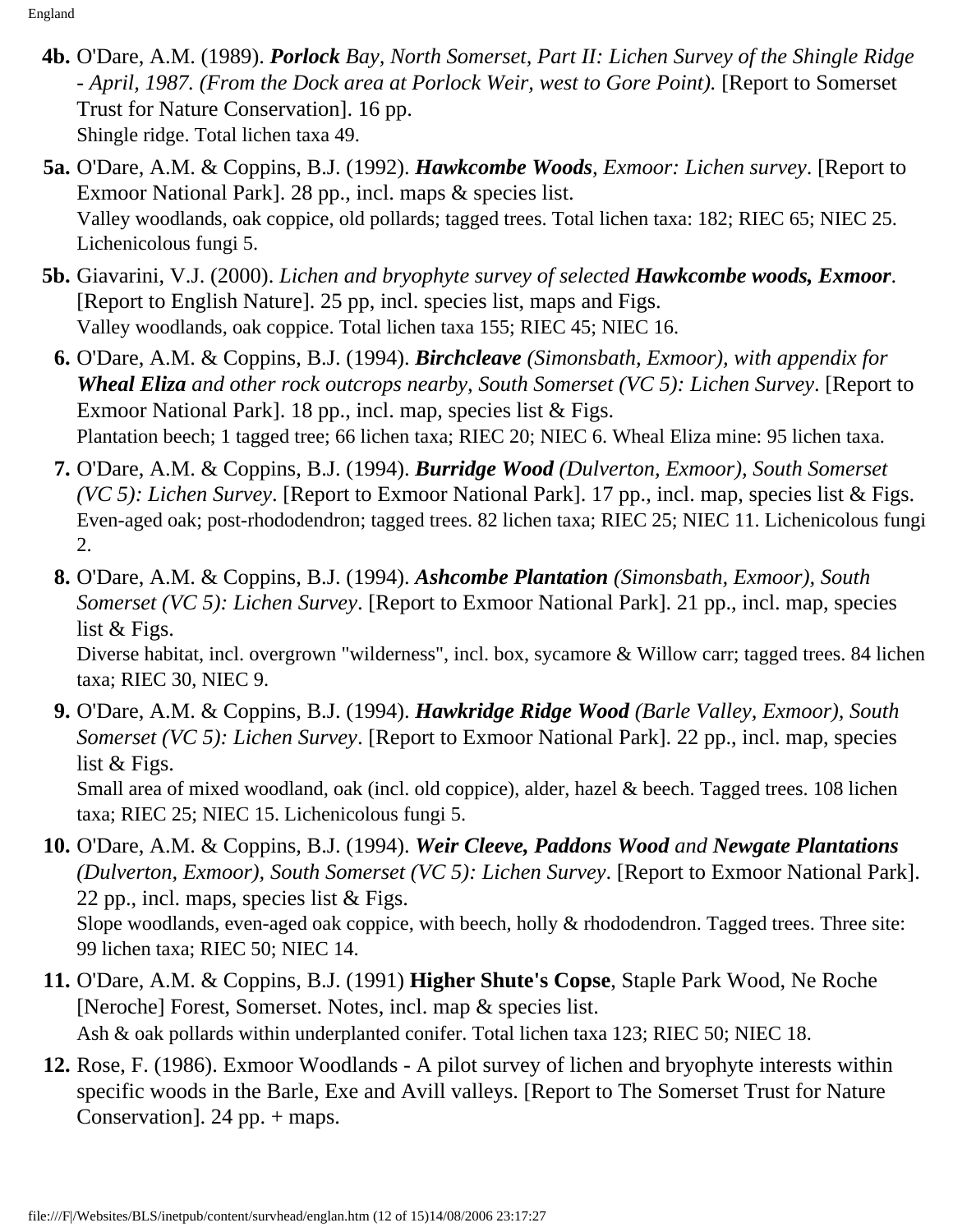**13.** Simms, M.J. (1996). Folly Farm (VC 6. North Somerset). Lichen Survey of Folly Farm, Avon. [Report for Avon Wildlife Trust]. 6 pp.

Mostly unimproved farmland; some secondary woodland and a few ancient isolated trees; old farm buildings. Total lichen taxa: 63 epiphytic; 35 saxicolous.

- **14.** Coppins, A.M. & Coppins, B.J. (2001). *Cheddar Gorge, North Somerset (VC 6): Lichen Survey*. [Report to The National Trust and English Nature]. 147 pp. Survey of limestone habitats, and detailed management proposals. Monitoring set up for *Placynthium garovaglii*, *Solorina saccata* and *Squamarina cartilaginea*. Total lichen taxa 134, all saxicolous or terricolous. RDB species 9 (VU 1, DD 6, NT 2). Lichenicolous fungi 9.
- **15.** Coppins, A.M. & Coppins, B.J. (2002). *Haddeo Valley SSSI, South Somerset (VC 5), Deer Park & Upton Cleeve: Lichen Survey*. [Report to English Nature]. 23 pp., incl. map, species lists and Figs

Area surveyed was **Deer Park** and **Upton Cleeve**: 74 lichen taxa, RIEC 25, NIEC 9 + 1.

## <span id="page-12-0"></span>**Staffordshire**

 **1.** Orange, A. (2002). *Saxicolous Lichen and Bryophyte Communities at Leek Moors, Staffordshire*. National Museums and Galleries of Wales: Report to English Nature.

[Millstone Grit, V.C. 39, hectads 33/96, 43/06; 53 relevés grouped into 11 provisional noda].

## **Suffolk**

 **1.** Gilbert, O. L. (2002). *Breckland Lichen Survey*. [Report to English Nature, Suffolk Team, Bury St Edmunds]. 20 pp., incl. photos.

## <span id="page-12-1"></span>**Surrey**

- **1.** Davey, S.R. (1993). *A General Botanical Survey of the Laporte Fuller's Earth Works, Redhill*. [Report to Ashdown Environmental Consultancy, East Sussex]. 23 pp. Lichens on walls, isolated trees and scrub. Total lichen taxa 22.
- **2.** Street, S. & Street, L. (2002). *Farnham Heath RSPB Reserve: Baseline Lichen Survey*. Report for RSPB. 37 pp., incl. maps, species list and Figs. 37 lichens, 20 terricolous.

#### <span id="page-12-2"></span>**Sussex**

- **1.** Davey, S.R. (1990). *General Ecological Report of a private woodland owned by Barry Hallett, Hallett's Wood near Mark Cross*. 7 pp. A valley woodland supporting a few interesting trees, but rather shaded. Total lichen taxa 40; RIEC 0; NIEC 4.
- **2.** Davey, S.R. (1996). *Study of the effects of air pollution on lichens in the vicinity of an electricity generating station at Five Oaks, near Billingshurst, Lichens and Pollution Survey.* [Report to Ashdown Environmental Consultancy, East Sussex]. 15 pp. Woodland edges supporting lichens. Total lichen taxa 38.
- **3.** Davey, S.R. (2000). *Bewl Water Reservoir*. [An unofficial survey for the Warden written up in a 4. letter]. 4 pp.

A variety of lichen habitats. Local rarities include *Bryoria fuscescens* and *Pseudevernia furfuracea*. Total lichen taxa 77; RIEC 5; NIEC 4.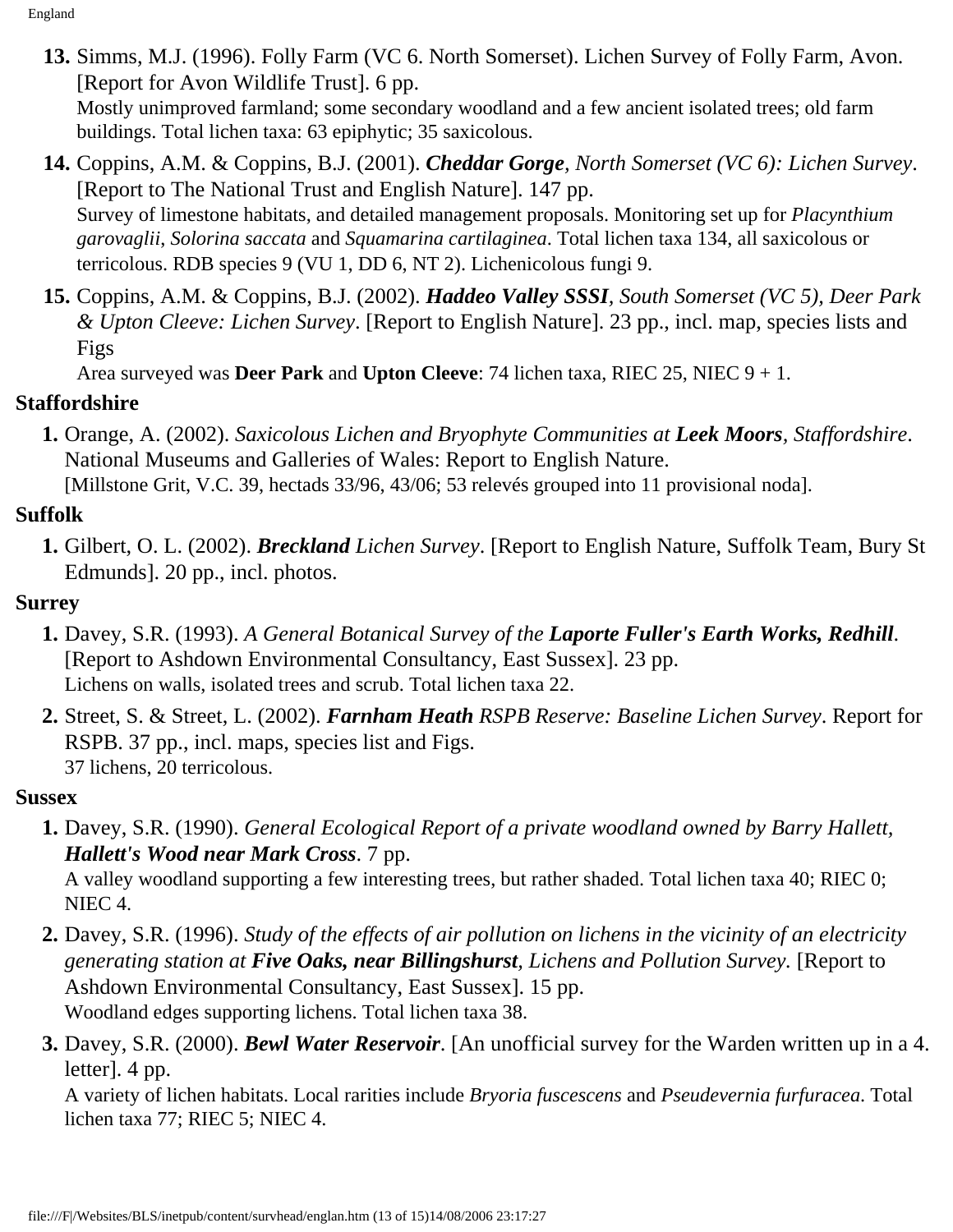**4.** Davey, S.R. (2000). *Lower Plant Survey of Hoad Wood, Hastings*. [Report to Bioscan (UK) Ltd.]. 6 pp.

An unremarkable piece of recent oak woodland at the head of a valley on the edge of Hastings. Total lichen taxa 20.

- **5.** Sanderson, N. A. (1994). Notes on a Survey of Epiphytic Lichens in **Petworth Park** Sussex. [Report to the National Trust]. 12 pp. incl. map and species list. Landscape park with old oaks (*Lecanactidetum premneae*) and field trees (*Xanthorion*). Total lichen taxa 88; RIEC 15; NIEC 8.
- **6.** Sanderson, N. A. (1995). *Ambersham and Heyshott Commons Lower Plant Survey*. [Report to English Nature]. 72 pp. incl. maps & species lists. Survey of lichen rich heathland, with evidence of a decline in quality due to lack of management, plus areas of old growth beech - oak pasture woodland in gullies. Total lichen taxa 101; RIEC 45; NIEC 12.
- **7.** Sanderson, N. A. (1996). *Ebernoe Common Management Plan*. [Report to the Sussex Wildlife Trust]. 80 pp. incl. maps & species list.

Management plan of pasture woodland common with beech - oak old growth woodland includes update on lichen data with species list. Total lichen taxa 134; RIEC 60; NIEC 20.

**8.** Sanderson, N. A. (1998). *The Mens Management Plan*. [Report to the Sussex Wildlife Trust]. xxpp. incl. maps & species list.

Management plan of former pasture woodland, largely young growth beech - oak 19th C. plantations with limited relic old growth, includes update on lichen data with species list. Total lichen taxa 77; RIEC 30; NIEC 12.

### <span id="page-13-0"></span>**Wiltshire**

- **1a.** Gilbert, O.L. (1982). *Richards v. Blue Circle Industries Limited. Proof of Evidence of Dr O.L. Gilbert*. [Cremer and Warner Report No. 82125]. 19 pp. Survey of lichens around the Blue Circle Cement Works at Westbury to determine the fallout pattern of alkaline dust.
- **1b.** Gilbert, O.L. (2000). *Resurvey of Lichens Around the Blue Circle Cement Works at Westbury Carried out in 1982*. [Report to Blue Circle Cement, Westbury]. 19 pp., incl. maps and photos. Dust reduction close to works, further away deposition has remained stable over 18 years.
	- **2.** O'Dare, A.M. (1984). *Pewsey Downs, N.N.R., north Wiltshire. Preliminary lichen survey of sarsen stones found on the top and south-facing slopes of Pewsey Downs N.N.R.* [Report to Nature Conservancy Council]. 3 pp.
	- **3.** O'Dare, A.M. & Coppins, B.J. (1994). *Fyfield Down NNR & SSSI, North Wiltshire (VC 7). Lichen Flora of the Sarsen Stones (Preliminary Assessment) and Lichen Monitoring.* [Report to English Nature, Contract No. 12/D4F/063]. 60 pp., incl. map & Tables. Monitoring saxicolous lichen communities. Total lichen taxa 110.
	- **4.** Sanderson, N. A. (1994). *Lichen Survey of High Wood, Longleat, Wiltshire*. [Report to English Nature]. 53 pp., incl. maps & species list. Areas of old growth high forest derived from coppice in parkland complex with ancient ash, tagged trees. Total lichen taxa 112; RIEC 65; NIEC 26.
- <span id="page-13-1"></span>**Yorkshire**